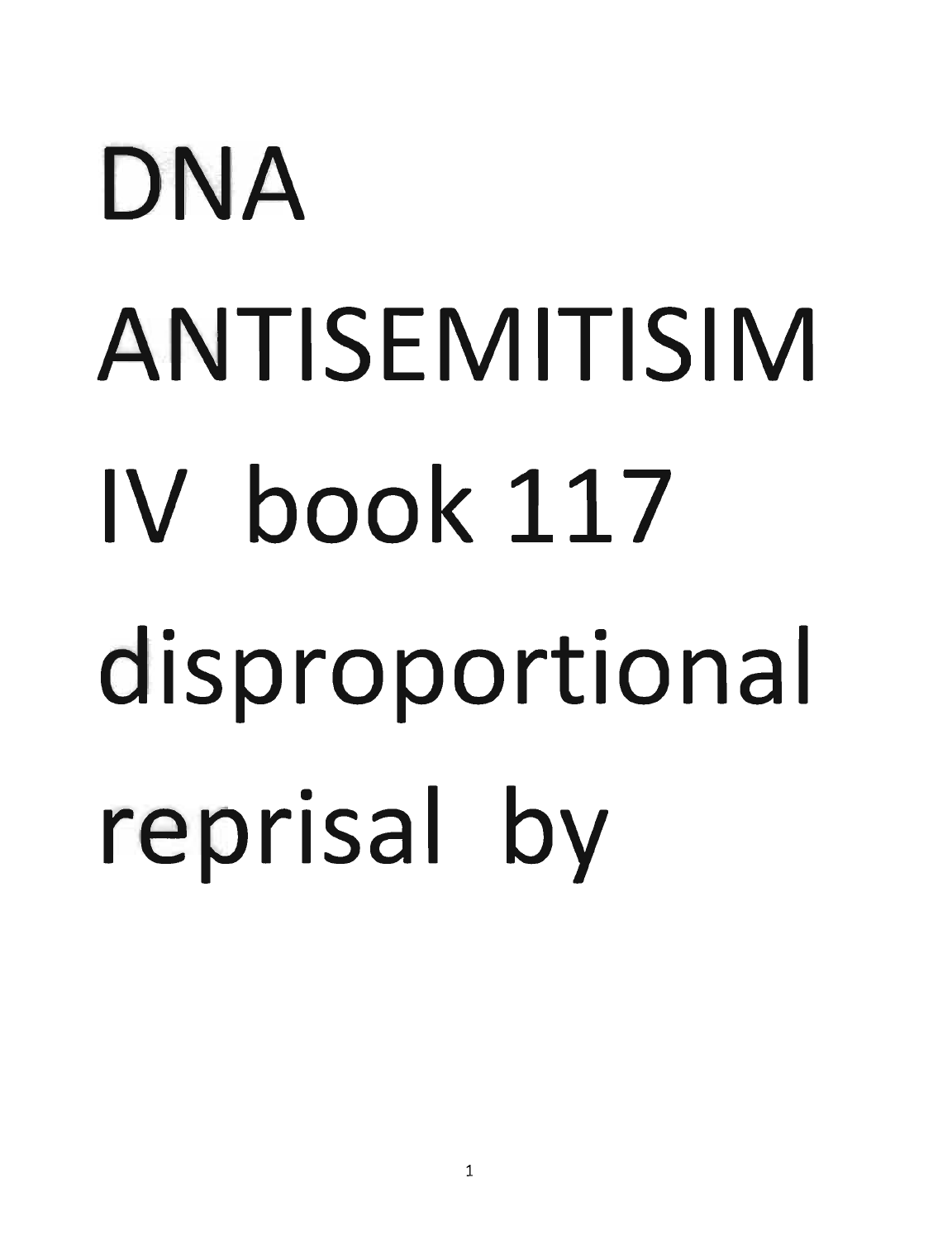## Israel to Palestinian riots

MOSHE SISELSENDER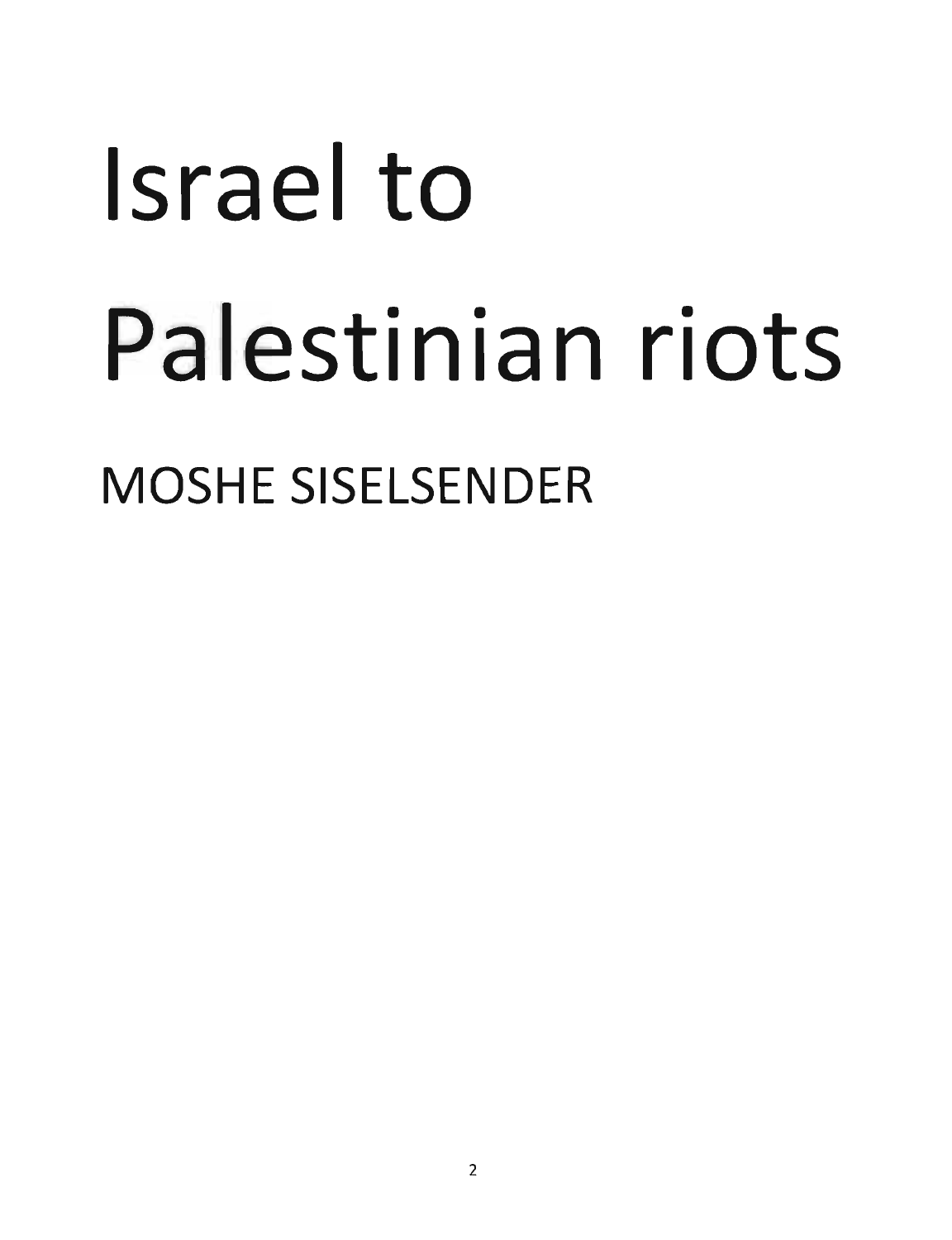**Chesed leumim -Chatos** 

**Humanness for the nations is depravation** 

**The closet anti-Semites in Europe the European Union**  France Belgium Great Britain **Germany condemned Israel for excessive force and disproportional reprisal.** 

They would have preferred a more proportional or equal **number of casualties on the**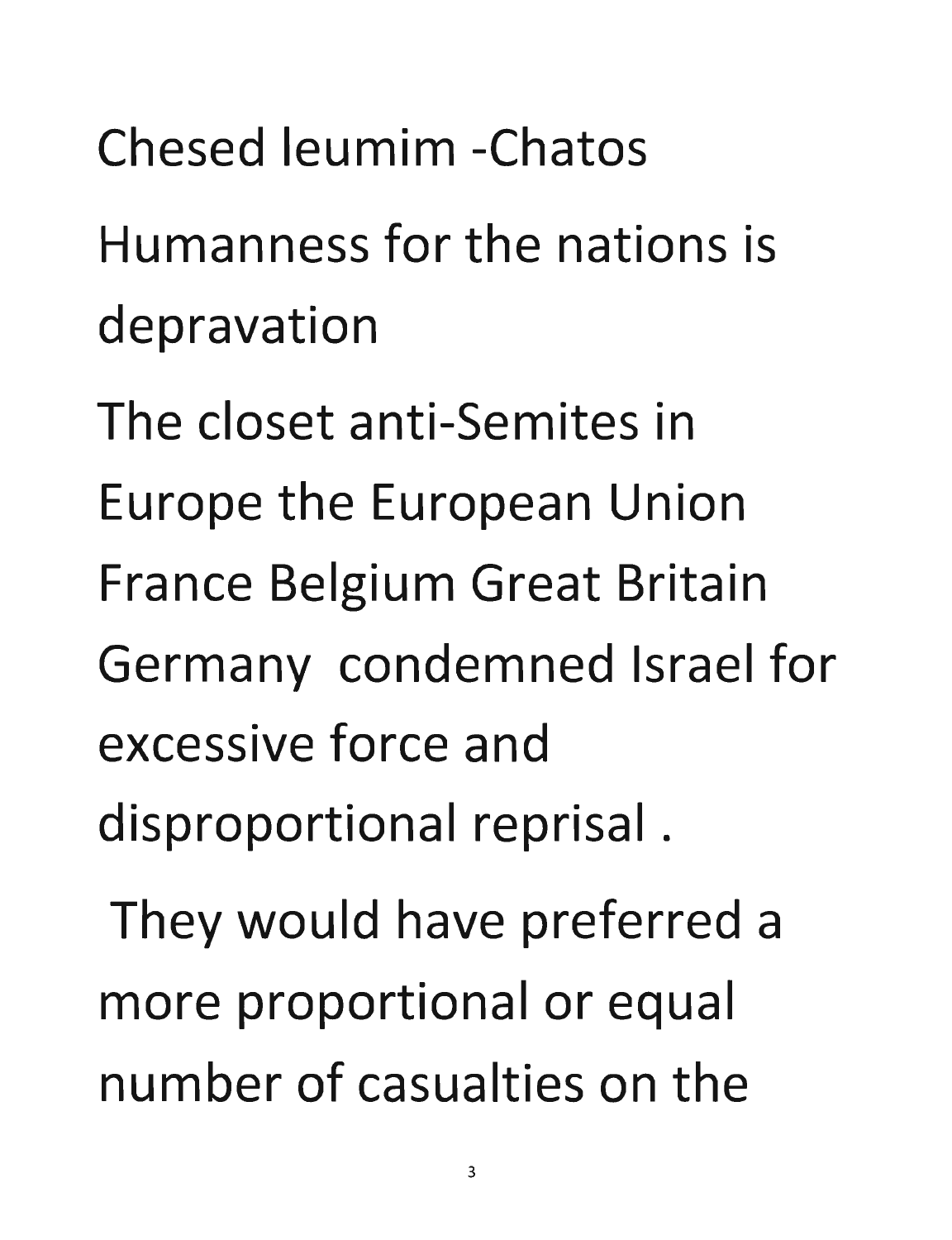Jewish side. Yes, the poor PALESTINIANS SHOULD HAVE BEEN ALLOWED TO BREACH THE FENCE DIVIDING Gaza from Israel. The mob should have been allowed to enter Israel and murder an equal number of Jewish civilians men women children as the Palestinians suffered when they breached the fence. Then the Europeans sense of equality and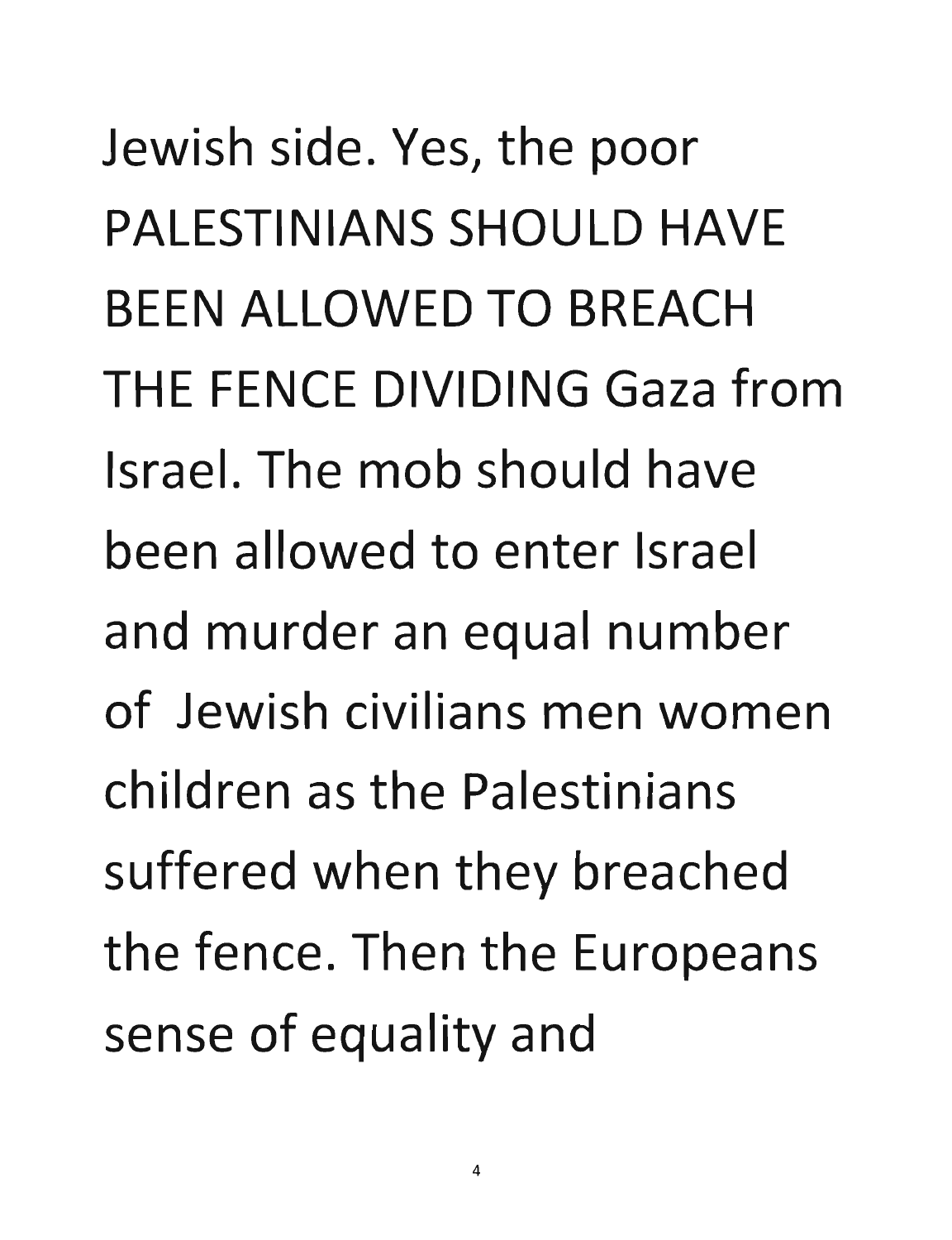humanness would be satisfied. How are Europeans in 2018 different than Europeans in 1934-1944 when Hitler exterminated 6 million Jews and 1 million Jewish children plus millions of non Jews. When Jews are singled out for slaughter non Jews will die at the hands of the same Arabs who kill the Jew. IT HAPPENS IN GREAT BRITAIN FRANCE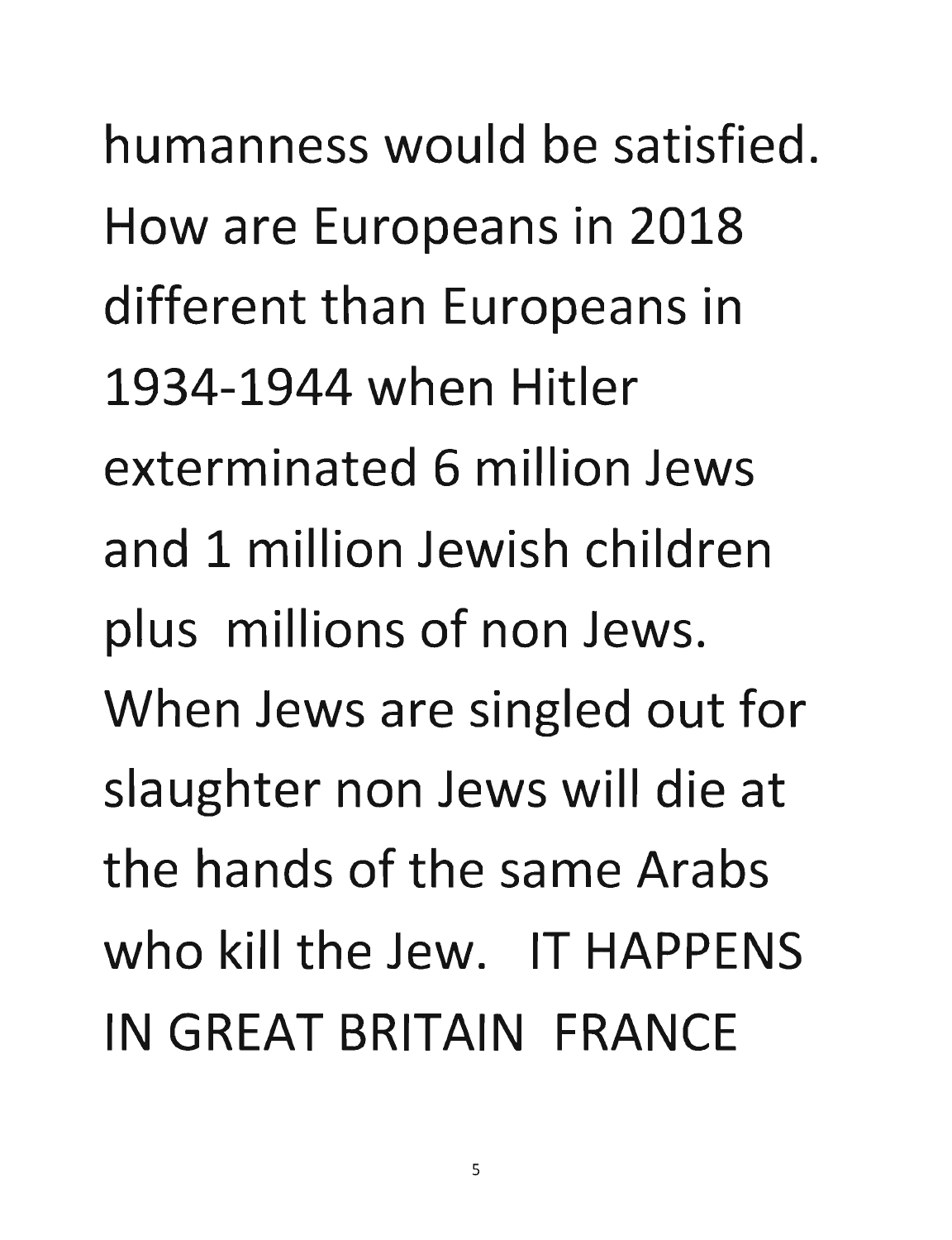BELGIUM GERMANY. IT WILL CONTIUE TO OCCUR IN GREATER NUMBER AND INTENSITY. THE WAY THE WORLD RELATES TO THE JEW GOD WILL RELATE TO THE WORLD PROVIDENCE HAS MANY MESSENGERS AND AGENTS. PROVIDENCE DOES NOT

FORSAKE THE JEW.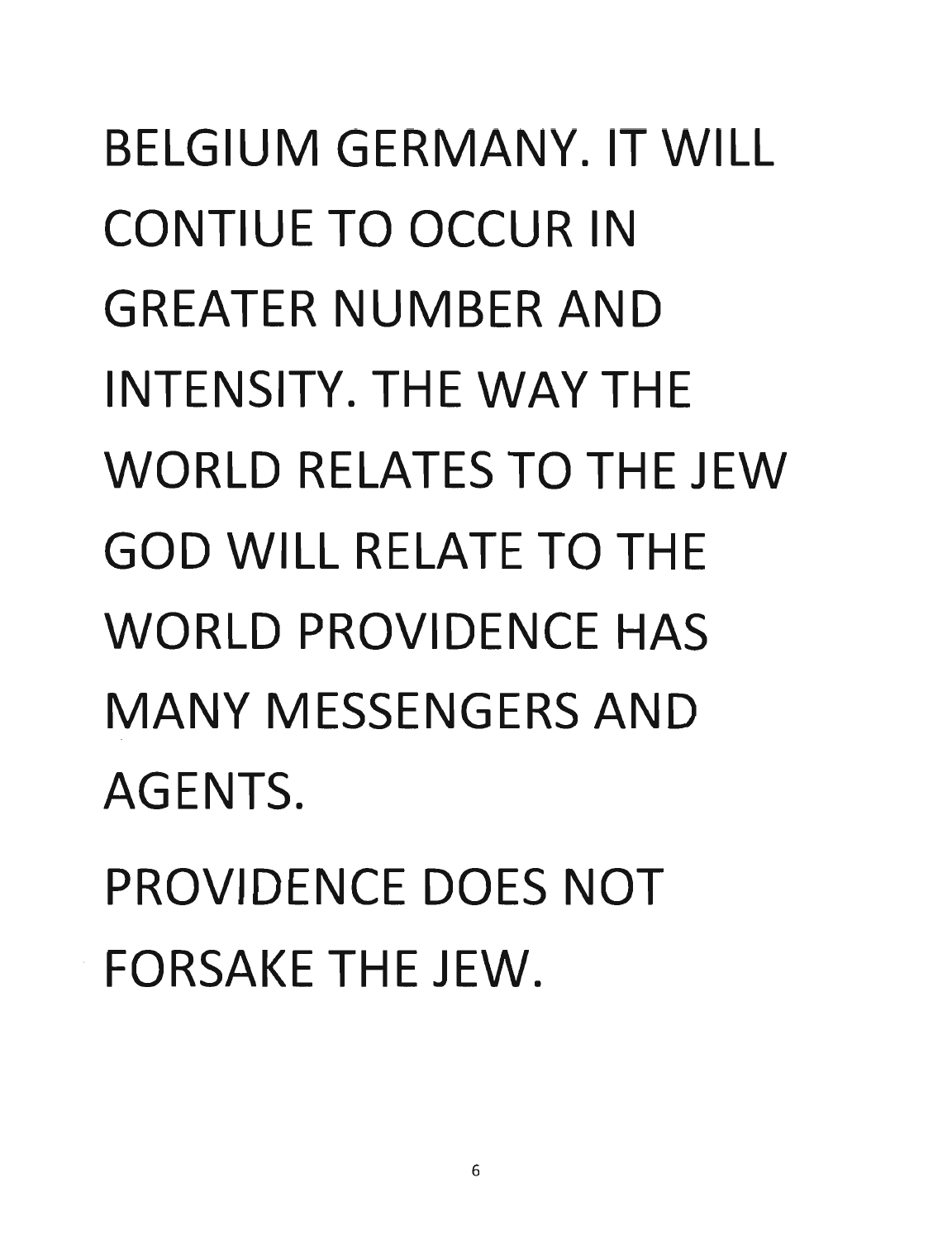This is the true face of European humanness.

Let the world once and for all see the face of European anti Semitism and hate for the Jew and the Jew's nation.

Let God judge the haters. Let Him judge and give the Europeans what they intend for the Jew.

Let me in this context quote the TORAH Exodos17:8-16 it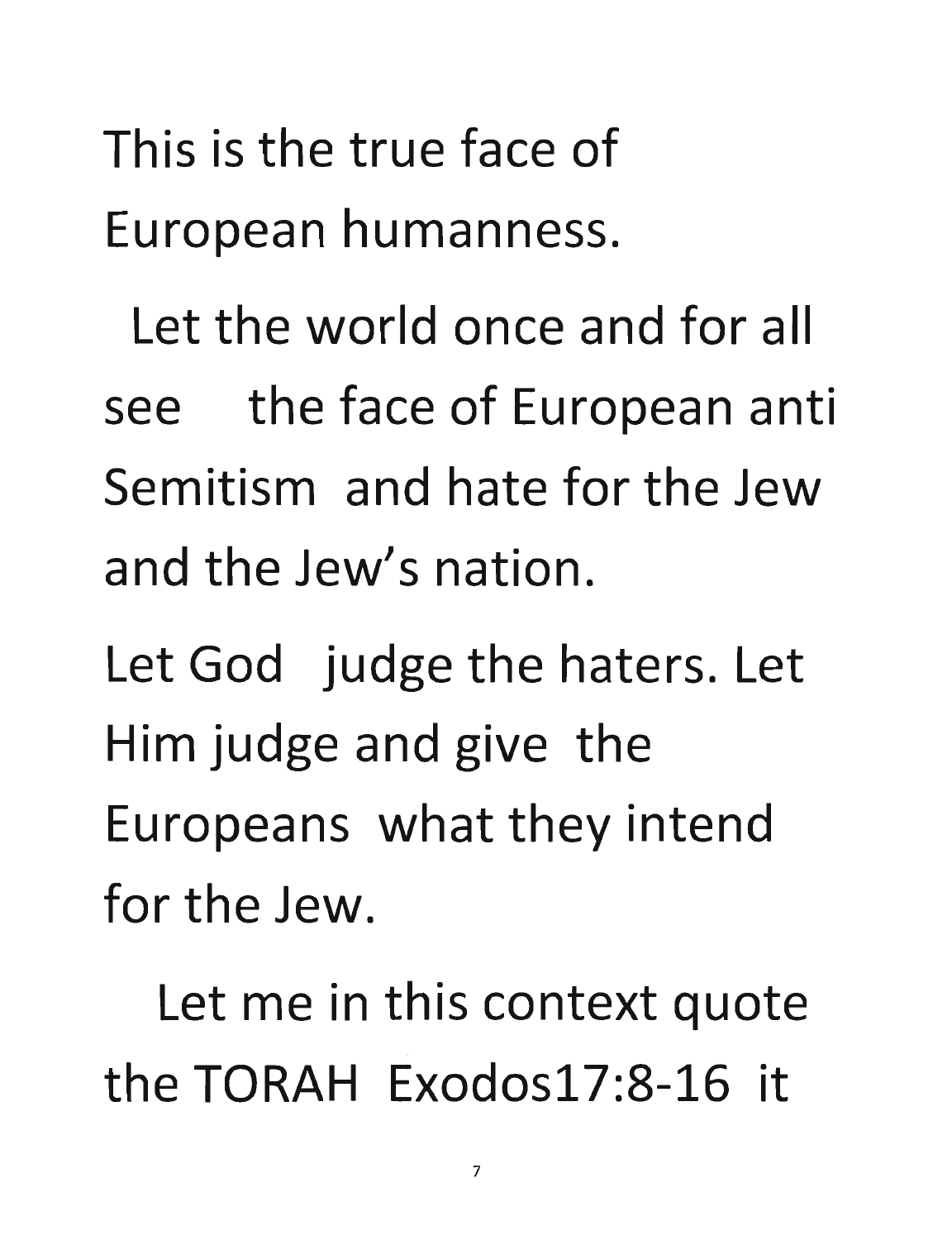states "moche timche zacher amalek"

"Wipe out wipe out the rememberance of Amalek"

Amalek was the first anti-Semite who attacked Jews in the desert when they just left EGYPT. The Jews fought the Amolekites and defeated

them. God did not perform a miracle and have all of them die from a plague. Jews had to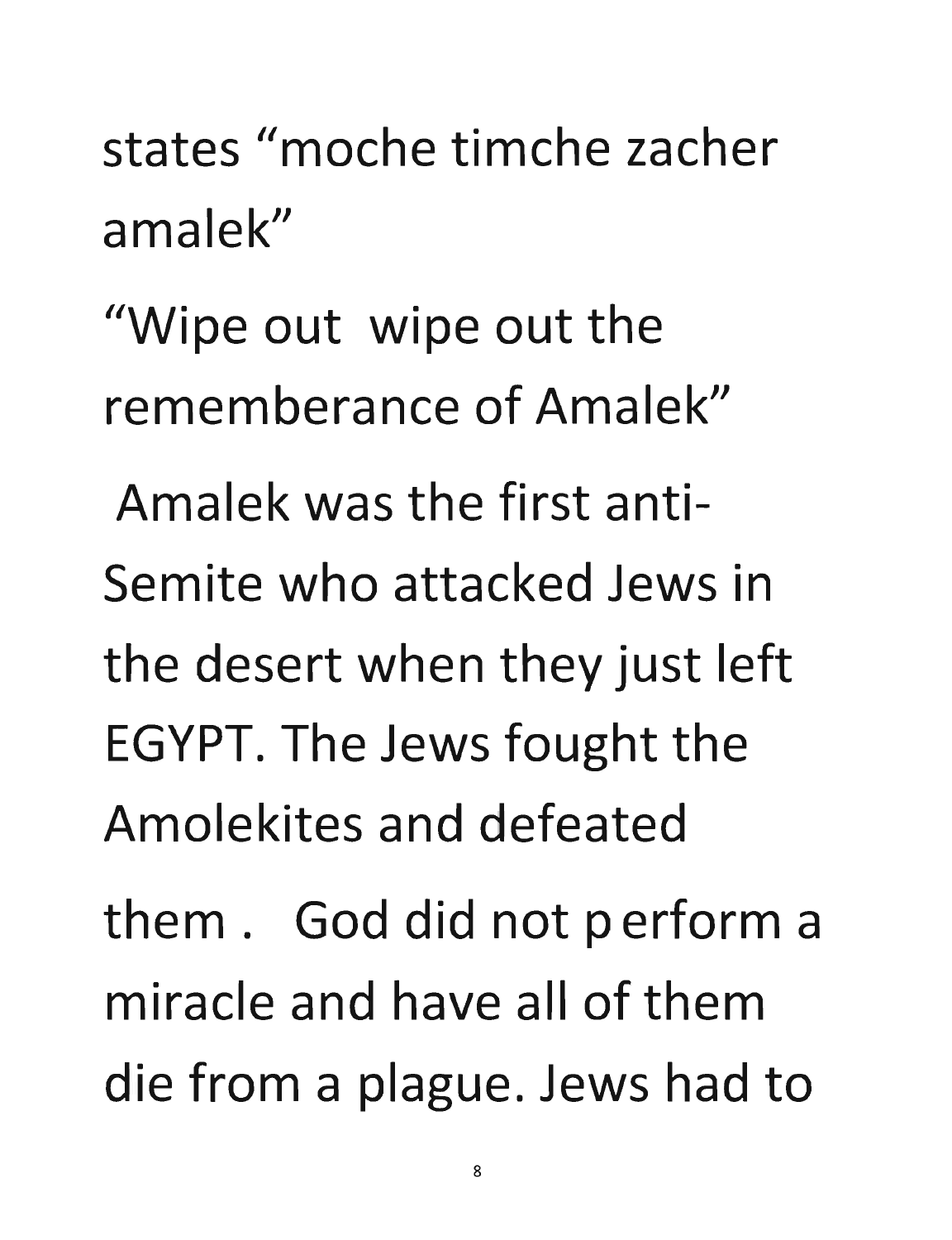fight. Then God helped the Jews win. The same was true when Jews conquered the seven nations in the land of Israel. Jews had to fight. Then God helped them. The same was true at the time of the Purim Story. Queen Esther beseeched King Achasveros to permit the Jews to fight and defend themselves. The same was true when the Maccabees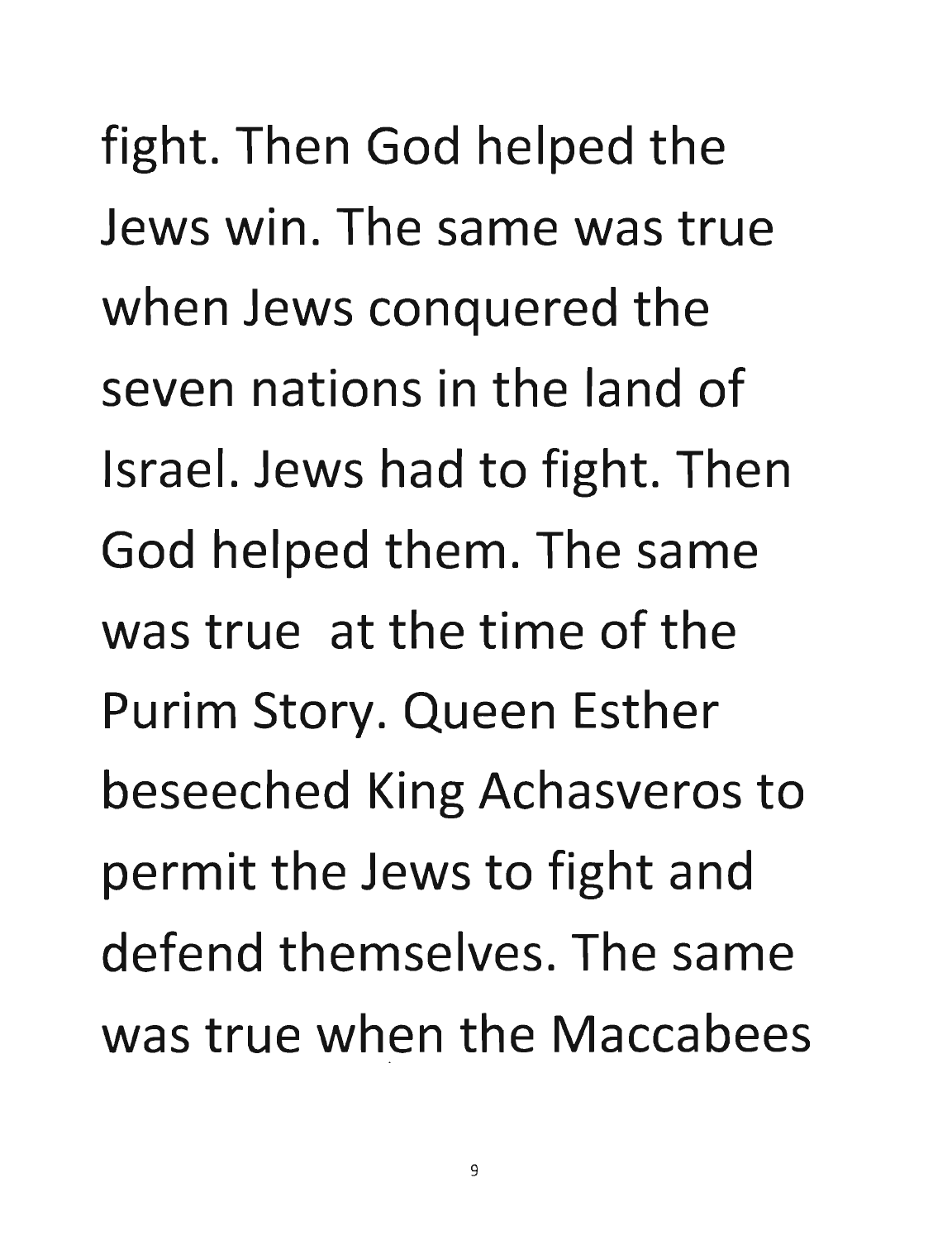defeated the Greeks. They had to fight. Then God performed a **miracle and the oil at the**  temple that was only sufficient for one night lasted eight nights to light the Menorah at the **holy Temple.** 

**The Jews were defeated and the second Temple was**  destroyed by Rome when they fought Rome 165 years before **the birth of Jesus and the**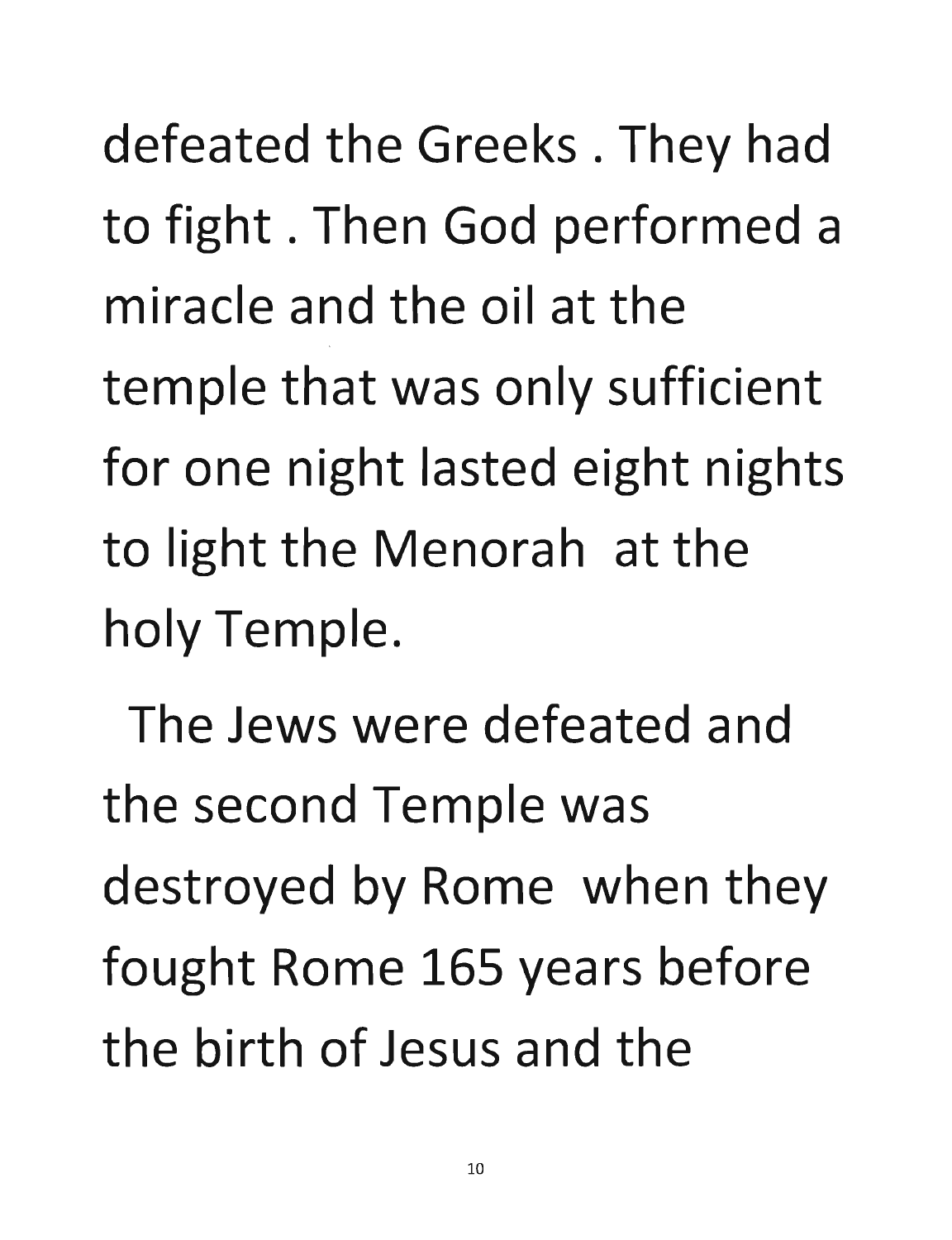common era. Thus it is a lie and a blood libel to claim that Jews are in any way responsible for the crucifixion. It is a lie that Jews threatened to riot at the time in Jerusalem at year 30 or 31 when Jesus was crucified by the Romans. At that time Jews were prohibited to be present in Jerusalem and were killed if they stepped near Jerusalem. So how could a mob of Jews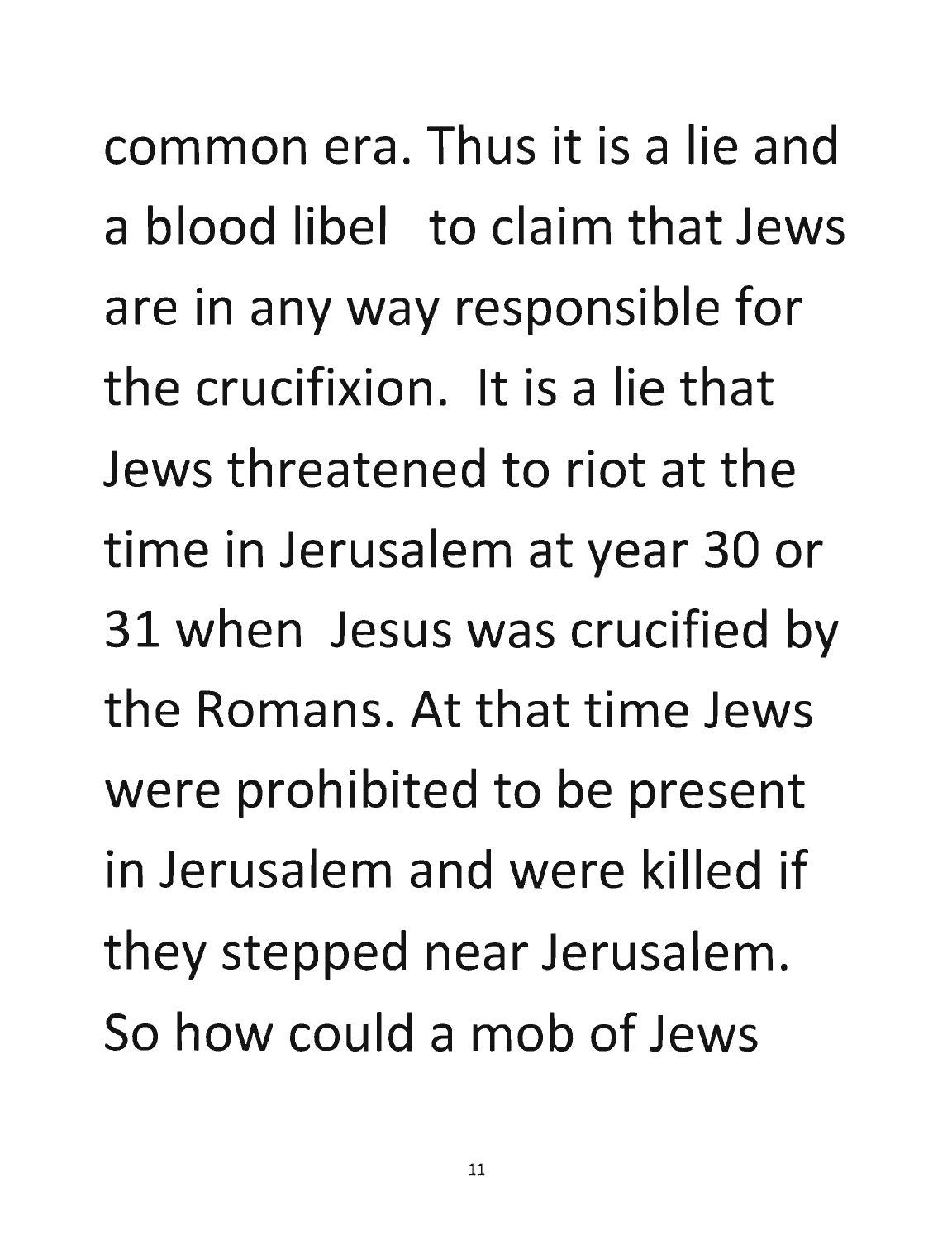agitate against the Roman governor to have Jesus killed?

This lie and blood libel was forged into the

New Testament. It was given the sacred authority as the Gospel. This lie was the first fabrication. It was followed by an other lie  $-$  Constantine's gift of the Roman empire to the Catholic Church. Both lies were given the sanctity of the gospel.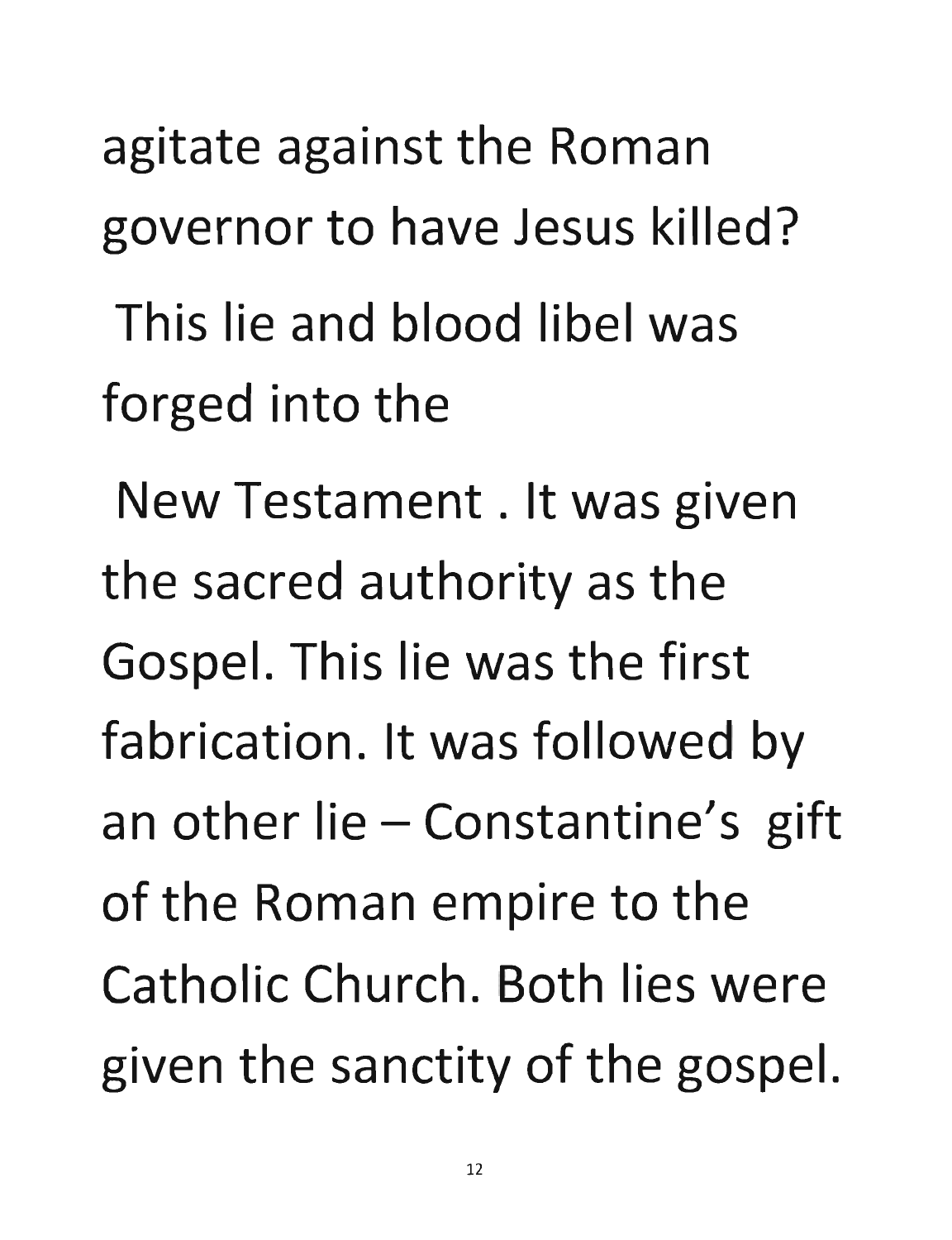The second lie was busted 1000 yeas after 325 ACE.

The lie of Deicide that Jews are responsible for the crucifixion was busted in 1995 by the Pope at the urging of Jewish converts to the Catholic Church who rose to the ranks of bishops and cardinals. Also the Catholic Church was a prime carrier of the lie that Jews for all generations unless they convert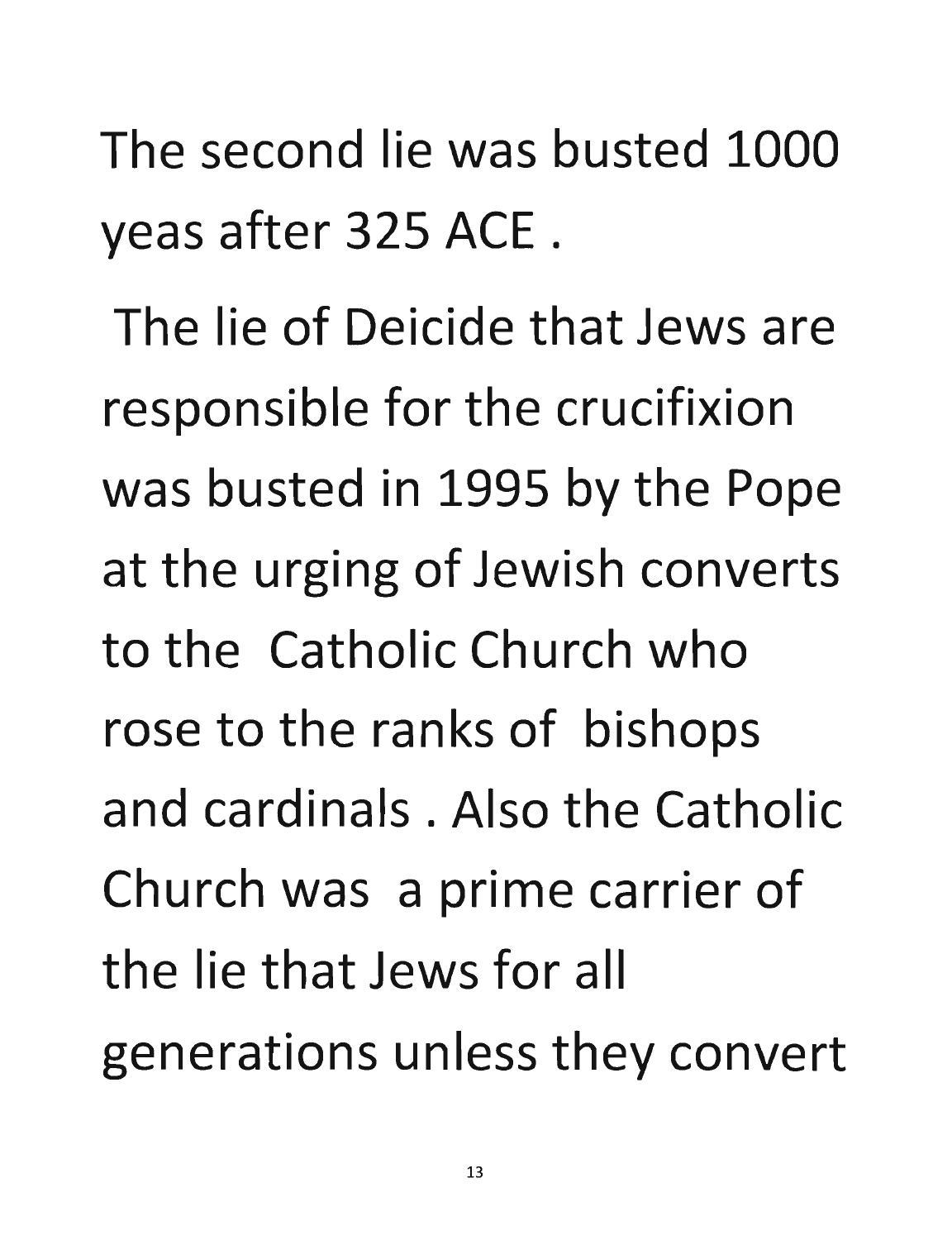are responsible for the **crucifixion. This lie caused the death of millions of Jews. This lie was central to the Nazi**  mission of murdering 6 million **Jews and 1 million Jewish children.** 

**So the Catholic Church in order to divorce itself as an**  active partner to the holocaust made the decision to part ways from the 1700 year lie.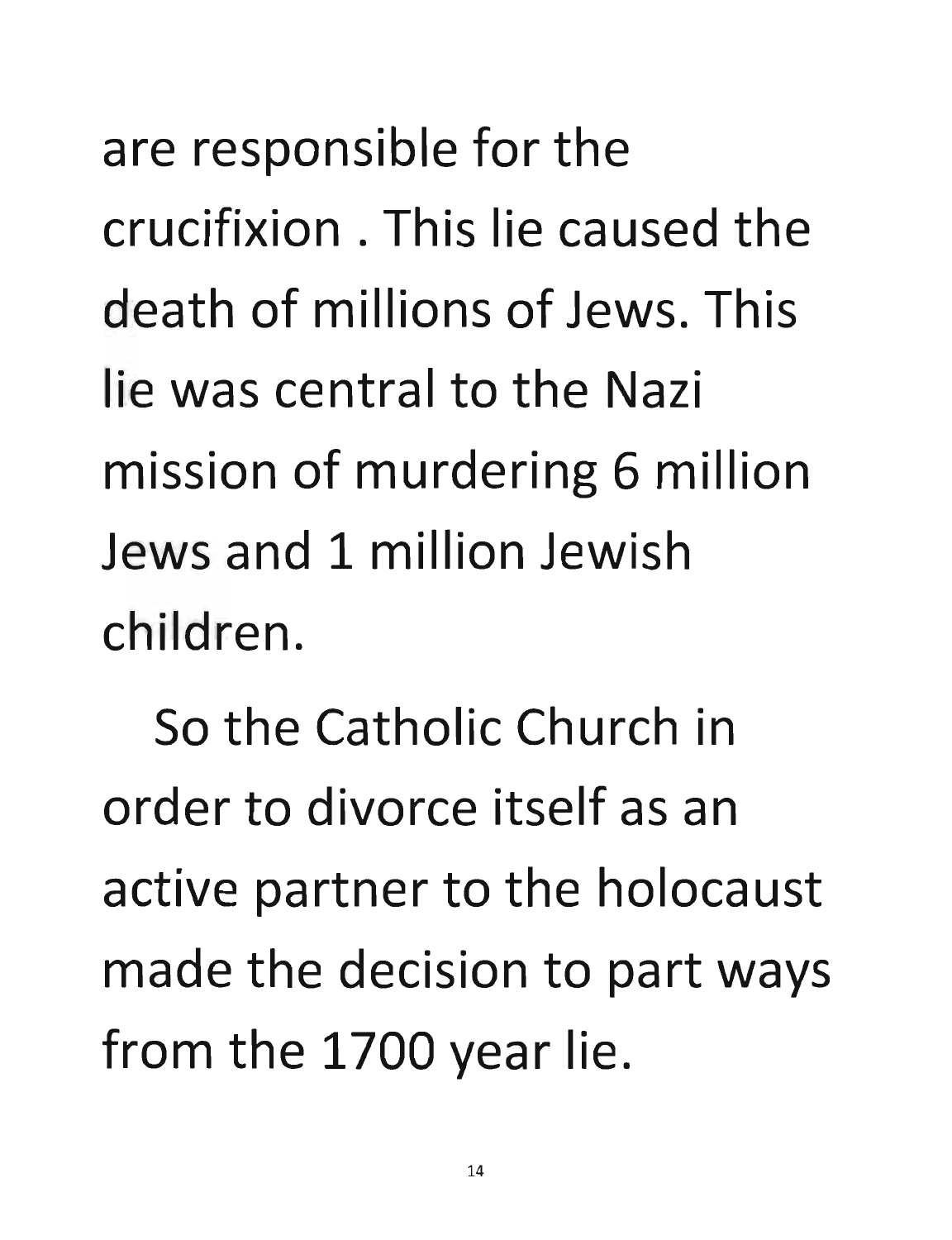**The Protestant Churches who**  preached the lie of Martin **Luther to burn all Jewish books**  synagogues expel Jews and kill them unless they convert, **shifted its hatred of Jews to hared of the Jew's nation ISRAEL.** 

**They became the champions**  of the new "replacement theology". The theology of the Trinity replaces Judaism that is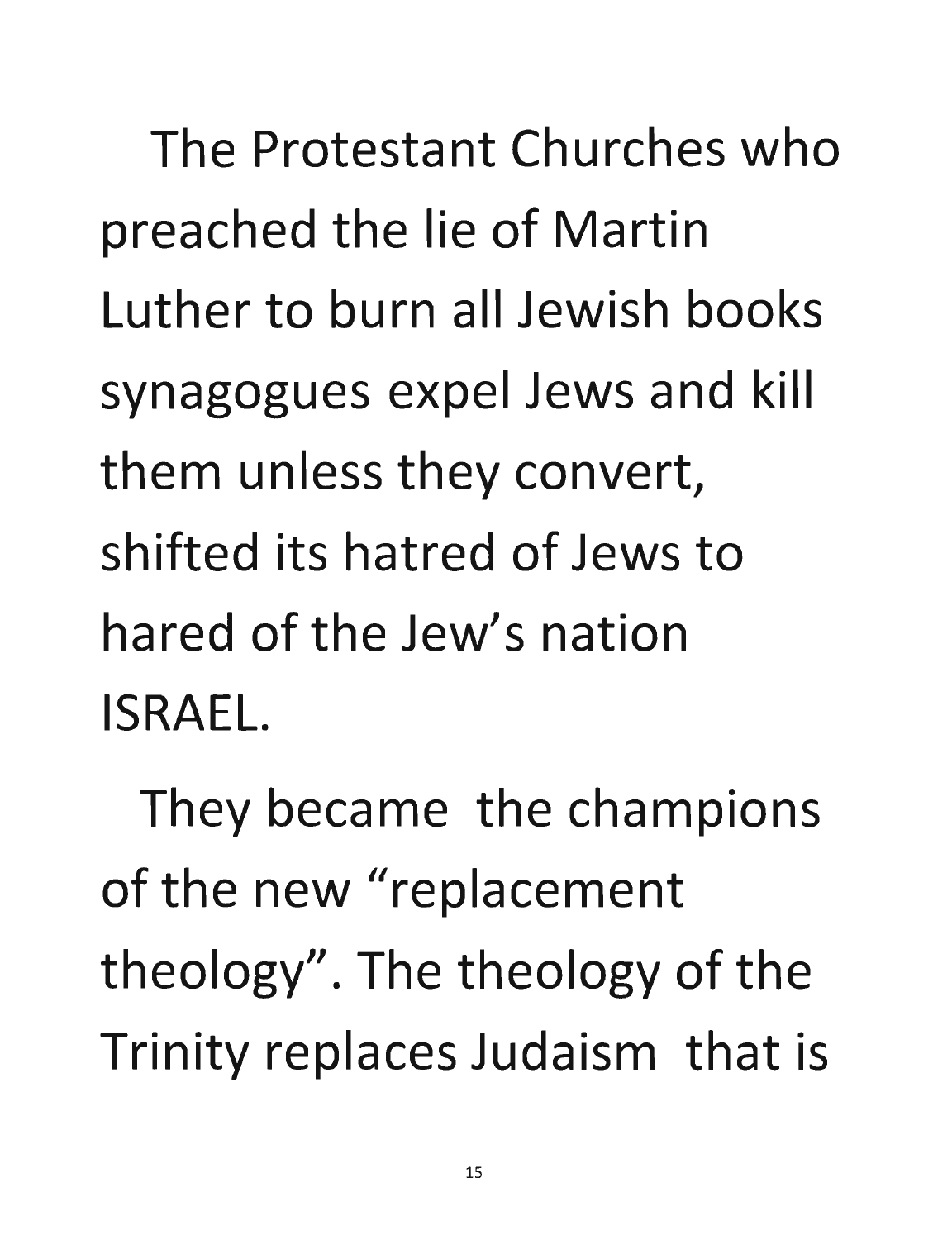still holy writ in many Protestant Churches.

In addition there also exists a political replacement of the Jews in Israel by the Palestinians, Other than the millions of Envangicals who support Jews in Israel, unfortunately, many Protestant churches channel their hatred for Jews and Judaism to supporting Palestinians and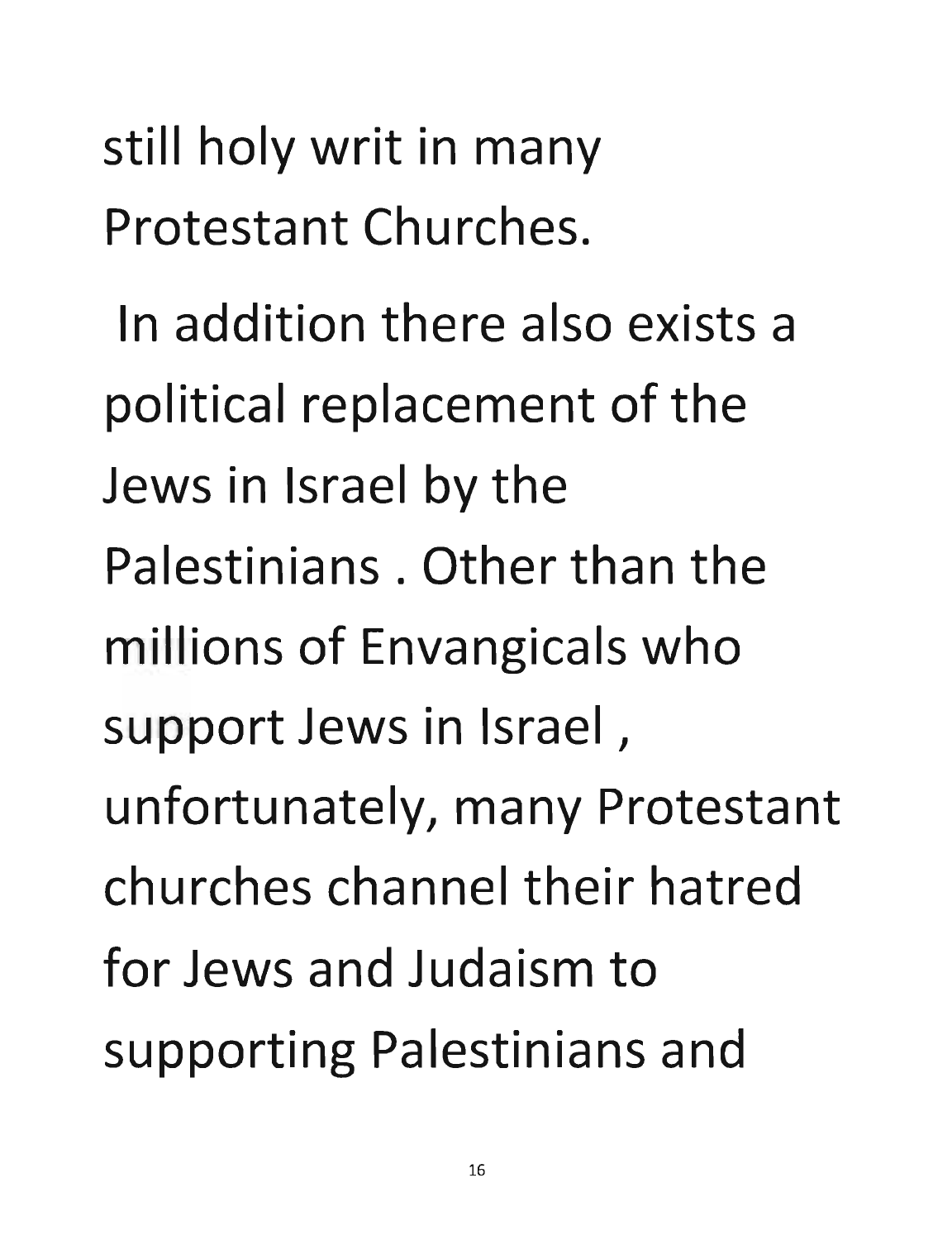have them murder the Jews. Thus the lethal venom of Martin Luther is realized in a respectable fashion. Have the Palestinians Arabs Muslims murder the Jew.

The only problem is that the Palestinians Arabs Muslims also murder the Christian.

AS IS HAPNING IN

Great Britain France Belgium Germany.